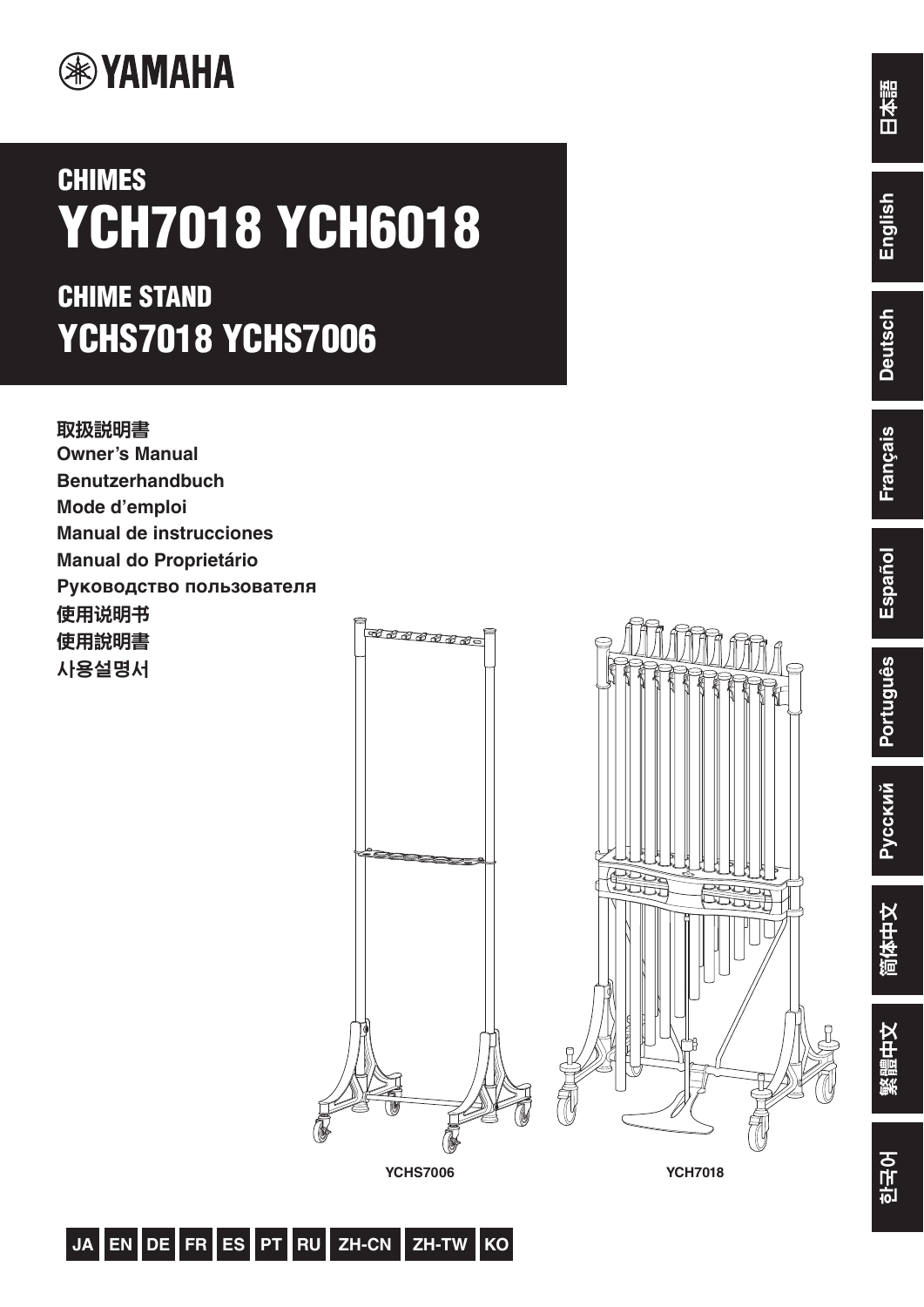# **PRECAUTIONS**

### *PLEASE READ CAREFULLY BEFORE PROCEEDING*

Please keep this manual in a safe and handy place for future reference.

## *WARNING*

**Always follow the basic precautions listed below to avoid the possibility of serious injury or even death from the chimes overturning, falling, the assembly running out of control or the parts falling.**

#### **Moving the instrument**

- Lock the casters except when moving or transporting the chimes.
- Use a sufficient number of people when moving or transporting the chimes.
- The chimes should only be moved across smooth, flat surfaces when using the casters. Always move the chimes slowly, supporting the side frames as shown in the illustration. Never move the chimes on a sloped, unstable, or gravel surface.



- Never run when moving or transporting the chimes. Doing so can result in the chimes running out of control, hitting an obstacle or wall and causing serious injury.
- With the sound tubes attached, do not lift the chimes and do not go up or down stairs with the chimes. Only move the chimes after the unit has been disassembled.
- Stop use immediately if you notice any of the following abnormalities in the casters.
	- One of the casters stops rotating when moving.
	- The stoppers behave abnormally.

These could cause the chimes to move or tip over, possibly causing injury.

#### **Handling**

• Do not go near the chimes during an earthquake. Strong shaking during an earthquake could cause the chimes to move or tip over, possibly causing injury.



**Always follow the basic precautions listed below to avoid the possibility of physical injury to you or others, or damage to the instrument or other property. These precautions include, but are not limited to, the following:**

#### **Moving the instrument**

• When transporting the chimes, make sure that all caster locks are released.

#### **Assembly**

- When removing the chimes from the package, raising the chimes and assembling the stand, always use two or more people. Failure to do so might result in damage to the chimes or the chimes overturning, and possibly causing injury.
- Assemble the chimes in the proper sequence by following the assembly instructions in this manual. Failure to do so might result in chimes overturning, and possibly causing injury.
- Make sure to tighten the screws or bolts regularly. Failure to do so might result in misalignment of the chimes during playing, noises, possibly causing injury.
- Use only the specified chime stand. Failure to do so might result in the sound tubes falling, and possibly causing injury.

#### **Handling**

- Before every playing, make sure to confirm that the wires are not damaged and that all wires are properly secured. Replace any wire that is damaged. Failure to do so might result in the sound tubes falling, and possibly causing injury.
- When handling the sound tubes, be careful not to drop them. Especially be careful when transporting and attaching or removing the sound tubes, and when replacing the wires. Failure to do so may result in damage to the sound tubes, possibly causing injury.
- Do not recklessly swing the chime mallets. It may injure people or damage surrounding objects.
- Make sure to periodically check that the screws and bolts are not loose. Use the included hex key of the YCHS7006. For models other than YCHS7006, use the hex key you own or consult qualified Yamaha service personnel.
- Keep small parts (such as wires, wire caps, screws or bolts) away from small children who might accidentally swallow them.
- Replace the wire cap if it is damaged.
- Do not directly touch the frayed wire with your hand.
- Before playing, make sure to check that the tops of all the sound tubes are in line. Failure to do so might result in the sound tubes falling, and possibly causing injury.
- Do not insert your finger, hand or foot in any gaps on the casters, height adjustment mechanism or active part of dampers. Doing so can result in pinching your finger/hand/foot, and possibly causing injury.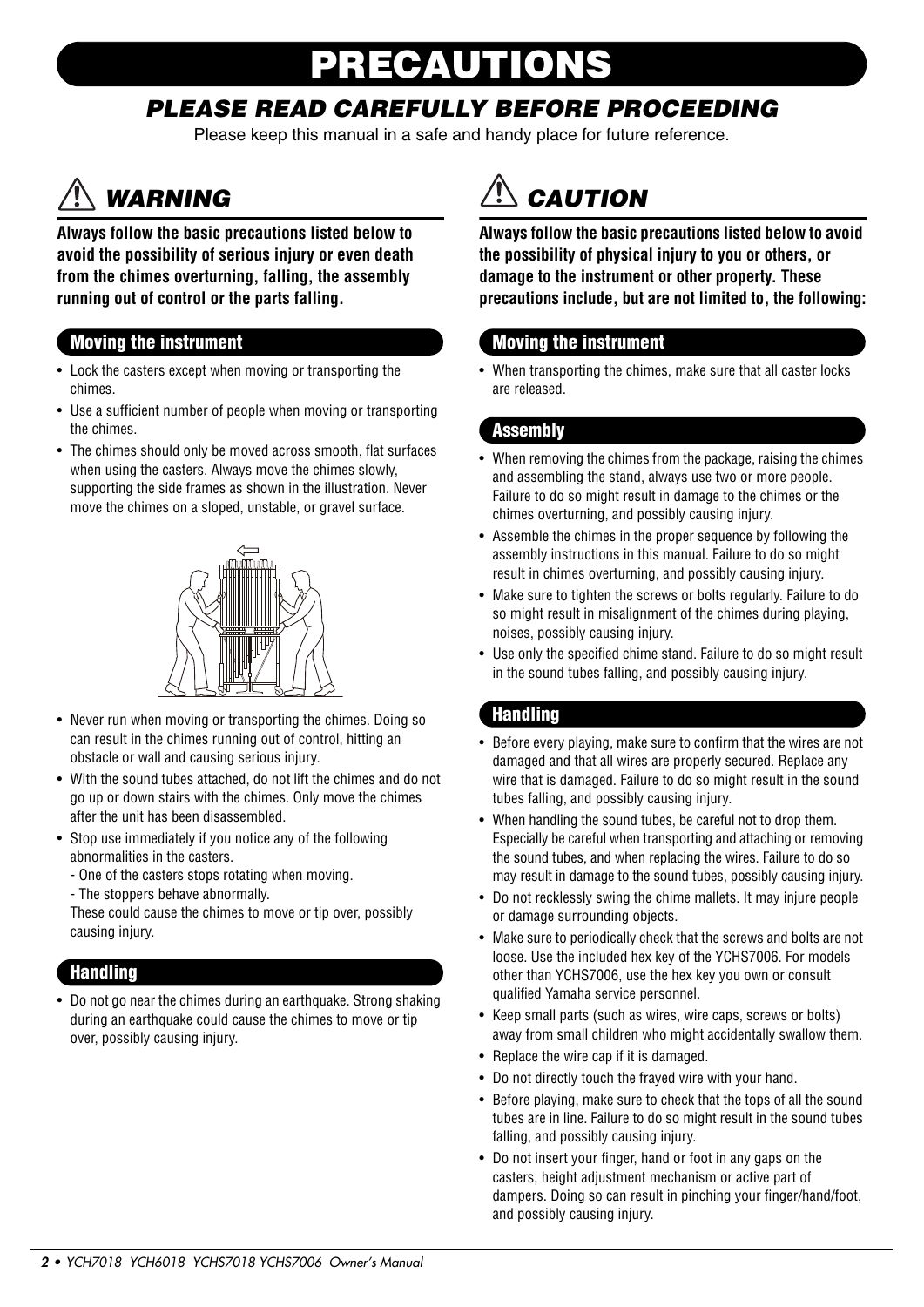### *NOTICE*

- When transporting the chimes, remove all sound tubes from the chime stand. After the sound tubes are removed, wrap them in a soft cloth, etc., to prevent scratching while transporting.
- When attaching or removing the sound tubes, do so in a place where there is sufficient room, so that the tubes do not come into contact with other objects.
- When transporting or moving the instrument, do not subject it to strong shocks.
- The sound tube's pitch and/or tone may change if the tubes are scratched or bent. Be careful to avoid this.
- Hit the Head cap when playing the chime. Never directly hit the sound tube with the chime mallet. Failure to do so might result in damage to the sound tube.



- Do not use hammers other than chime mallets for playing the chimes. Doing so can result in damage to the sound tube.
- Do not use the chime mallets for anything other than playing the chimes.
- Always use the chimes on a flat, level surface. The chimes will not function properly on a sloped surface.
- Do not rest your weight, or place heavy objects on the damper pedal. Doing so can result in damage to the damper.
- When not playing the chimes, contact the damper with the sound tubes. Doing so prevents resonance of the sound tubes from the acoustic sound of surrounding instruments.
- Do not keep the chimes in an environment with high temperature or high humidity.
- When cleaning the product, wipe with a soft and dry cloth. Do not use thinners or polishing preparations.

### *INFORMATION*

- When exposed to the air, the sound tubes may discolor over time, but this does not affect the sound quality.
- Use the sound tube and chime stand in the correct combination. When a sound tube for the YCH6018 is attached to the YCHS7018, the reverberation cannot be shortened by the damper pedal.
- The illustrations as shown in this manual are for instructional purposes only, and may appear somewhat different from those on your instrument.
- The company names and product names in this manual are the trademarks or registered trademarks of their respective companies.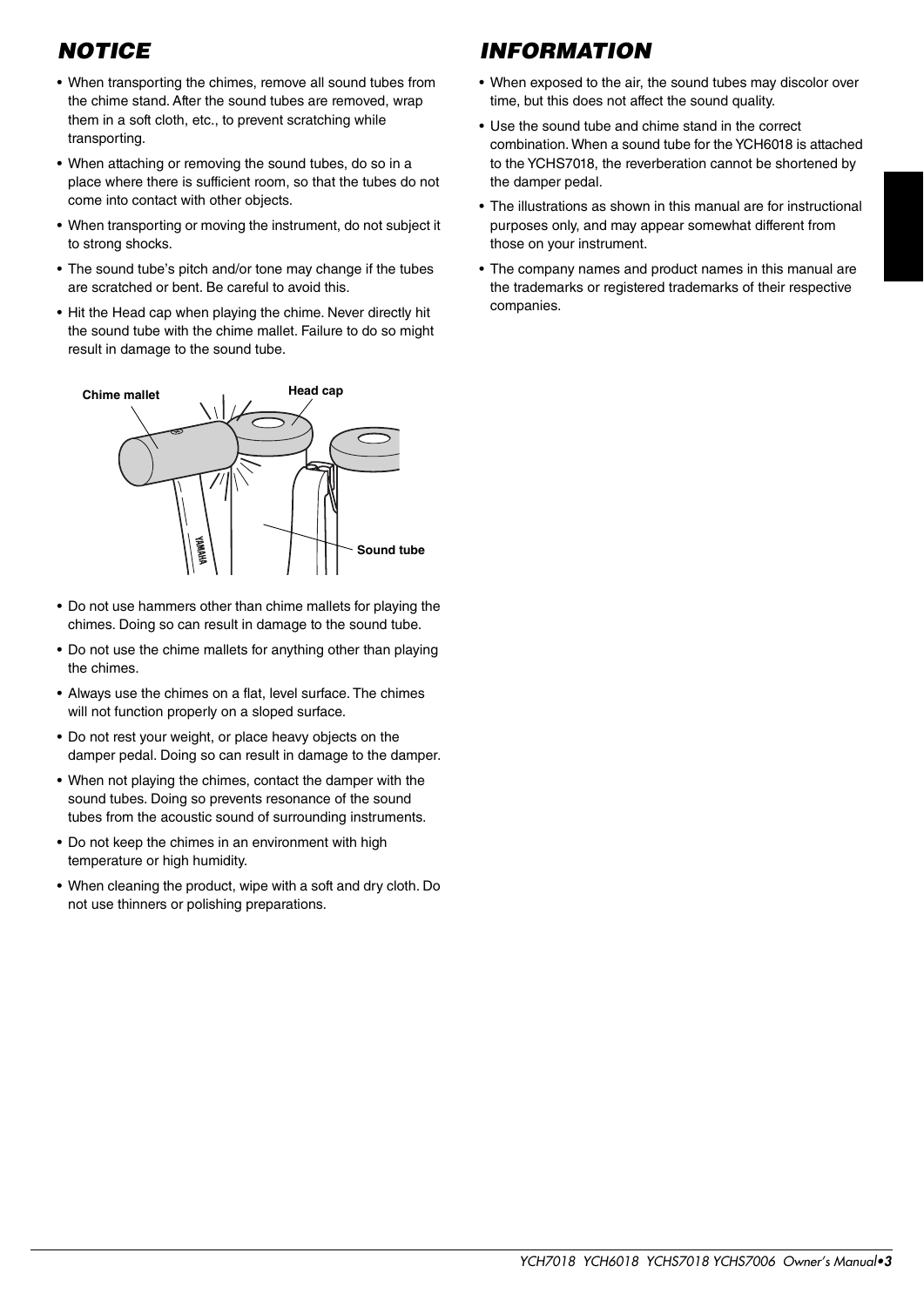## **Introduction**

Thank you for purchasing the Yamaha YCH series chimes. YCH7018 is a set of the stand YCHS7018 and the sound tubes (YCHT7018). YCH6018 is a set of the stand YCHS6018 and the sound tubes (YCHT6018). The product name in this manual uses the set name.

## **Accessories**

- **Chime mallet x2** (included in YCH7018 and YCH6018)
- **Spare wire x1** (included in YCH7018 and YCH6018)
- **Dust cover x1** (included in YCH7018 and YCH6018)
- **Tuning key x1** (included in YCH7018 and YCHS7018)
- **Hex key 5 mm x1** (included in YCHS7006)
- **Owner's Manual x1** (this book)
- **Yamaha representative or the authorized distributor list x1**

**YCHS7006**

### **Part Names**

#### **YCH7018 YCH6018 YCHS7018**

The illustration shows the YCH7018, but the information applies to all models (except where indicated).

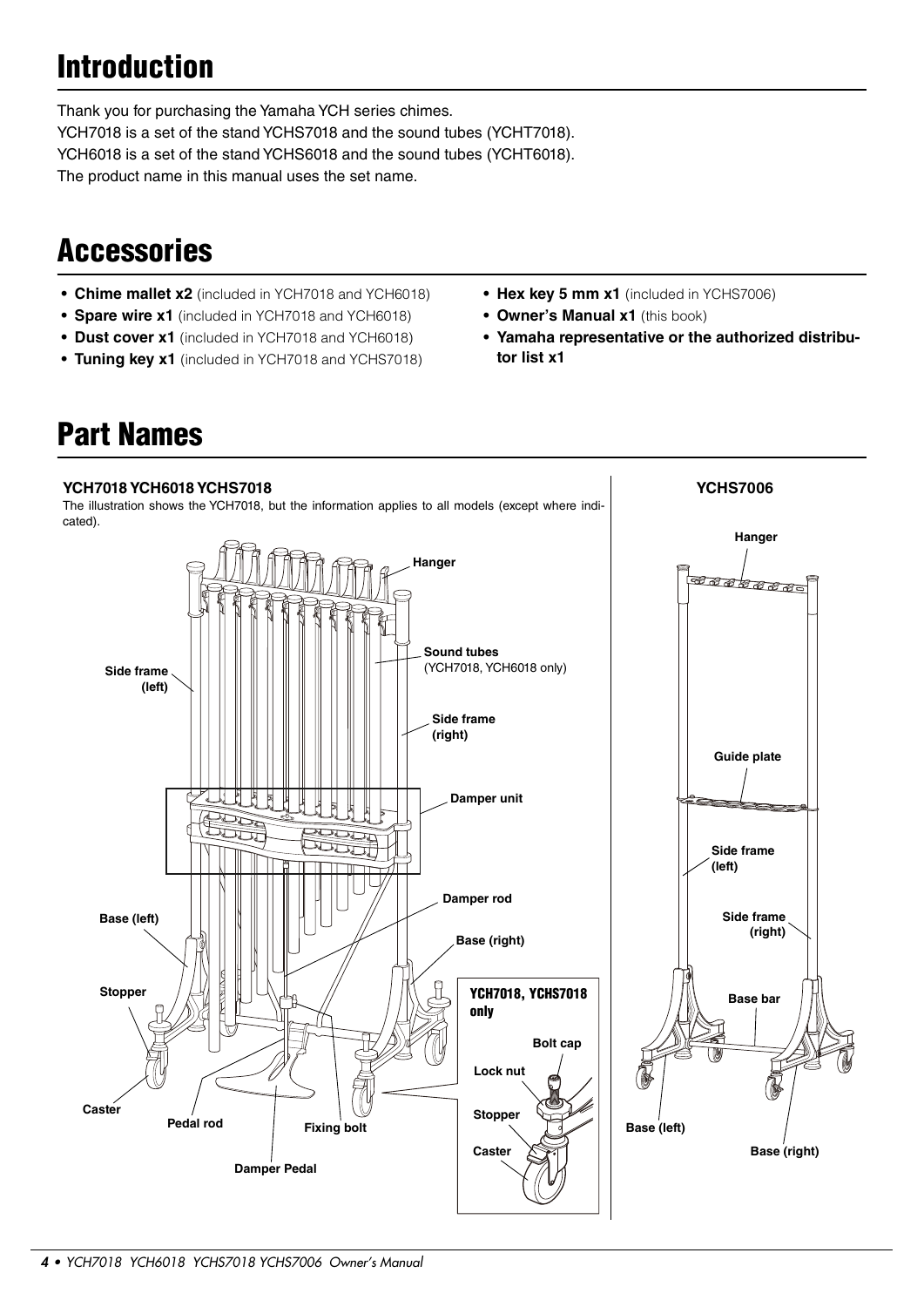## **Assembly Procedure**

#### **Assembling the Stand: YCH7018, YCH6018, YCHS7018**

**YCH7018, YCH6018 and YCHS7018 are packaged assembled.**

**When taking the chimes out from the package and raising them, always use two or more people. CAUTION**

- **1. Take the stand out from the package, and then stand it on a flat, level surface.**
- **2.Press down with your foot on the caster stoppers to lock the casters.**



#### **3.Lower the damper pedal.**

To lower the damper pedal, loosen the fixing bolt, lower the pedal, and then tighten the fixing bolt again.



#### **4. Release the damper.**

To release the damper, push the damper stopper while pressing the damper pedal, and then release your foot from the pedal.



- **5.Install the sound tubes by following the assembly instructions in "Attaching the Sound Tubes."**
- **6. Adjust the amount of damper pedal depression by following the instructions in "Adjusting the Damper Pedal (YCH7018, YCH6018, YCHS7018)."**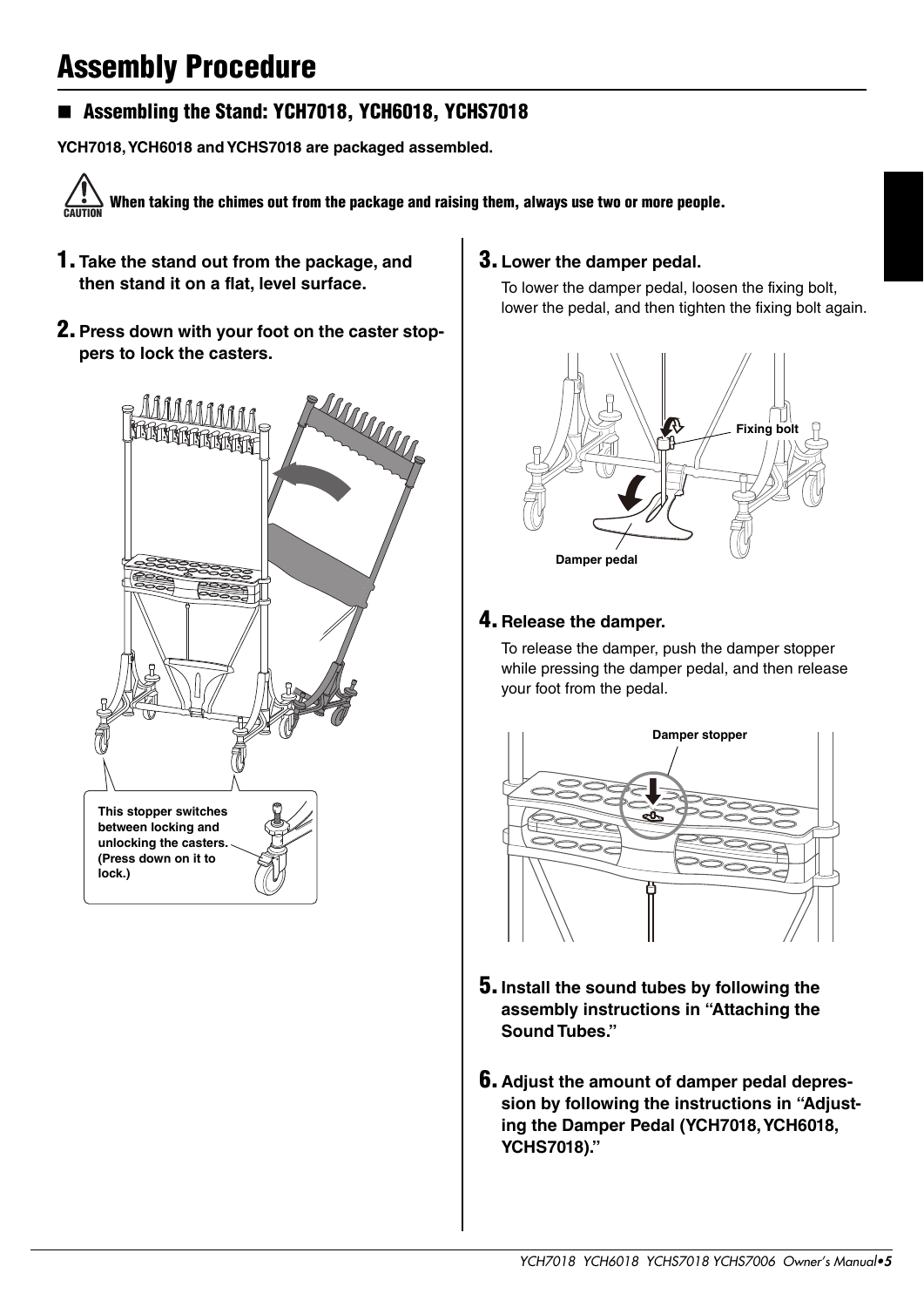#### **Assembling the Stand: YCHS7006**



**1. Link the left and right bases with the base bar.**

Insert the base bar into the holes of the bases firmly all the way, and then tighten with the included bolts to secure using the included hex key.



**2. Lock the stoppers of the left and right casters.**



**3.Insert the side frames into the bases so that the hanger, guide plate and casters with stopper are on the player side.**

Align the bolt holes on the side frame with bolt holes on the bases, and then temporarily fix with the included bolts.



- **4.Tighten the two bolts temporarily fixed in step 3.**
- **5. Attach the sound tubes to the frame according to the "Attaching the Sound Tubes" (page 7).**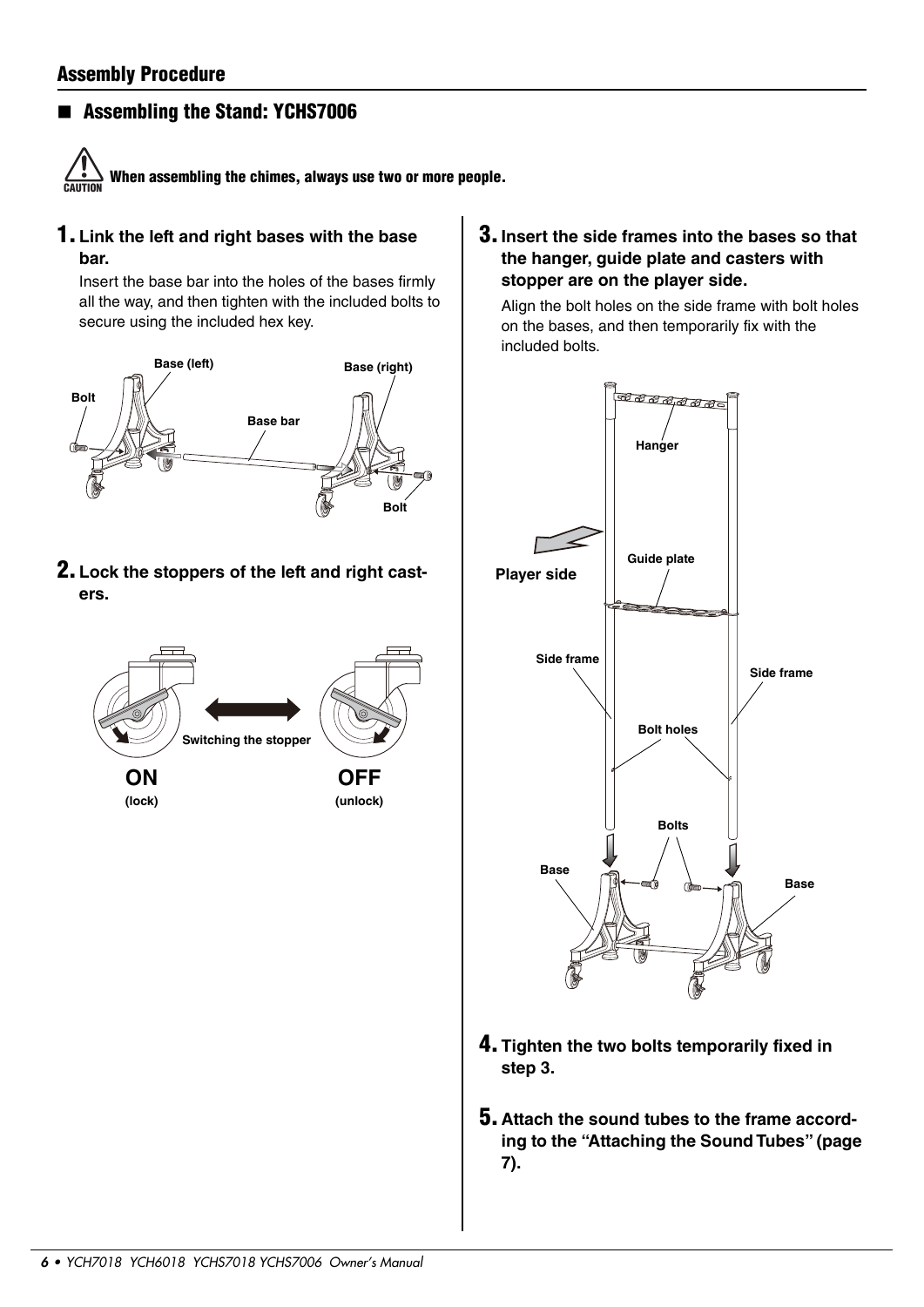#### **Attaching the Sound Tubes**

**Install the sound tubes with the damper released.**

**1.Put the sound tubes on a stable, flat, level surface.**

To prevent damage to the tubes, place a soft cloth on the floor where the tubes will be placed.

- **2. Remove the protective film that was applied to the sound tube surface.**
- **3. Hook both end balls of the wire in the grooves of the hanger.**

At this time, turn the note name toward the player.



**YCH7018, YCH6018, YCHS7018**

Generally, arrange the sound tubes as shown below. The places filled with gray are not used.



### **Replacing the Wire**

**1. Hold the sound tube while being careful not to contact other sound tubes and stand, detach the end balls from the grooves of the hanger, and then remove the sound tube.**



#### **NOTICE**

**• When removing the sound pipes, pull them up straight. Pulling them up aslant can cause the wire to contact the outside surface and result in damage to the chimes.**

#### **2.Put the sound tubes on a stable, flat, level surface.**

To prevent damage to the tubes, place a soft cloth on the floor where the tubes will be placed.

#### **3. Remove the wire caps.**

When removing the wire cap, pass the wire through the slit of the wire cap.



- **4. Replace the wire.**
- **5. Attach the wire caps to the sound tube.**



| ٦ı | <b>NUTI</b><br>ſ |
|----|------------------|
|    |                  |

**The wire is structured by multiple strands of thin metal wires. When a thin metal wire is cut, replace the wire with a wire which is not damaged. If the CAUTIONwire is broken, the sound tube might fall, and possibly causing injury.**

#### **NOTICE**

**• Replace the wire cap if it is damaged. If you keep using the damaged wire cap, the wire will be easily damaged. Please contact qualified Yamaha service personnel about the wire cap (sold separately) for replacement.**

#### **NOTE**

• Since the wire caps are very small and can be easily lost, be careful when handling them.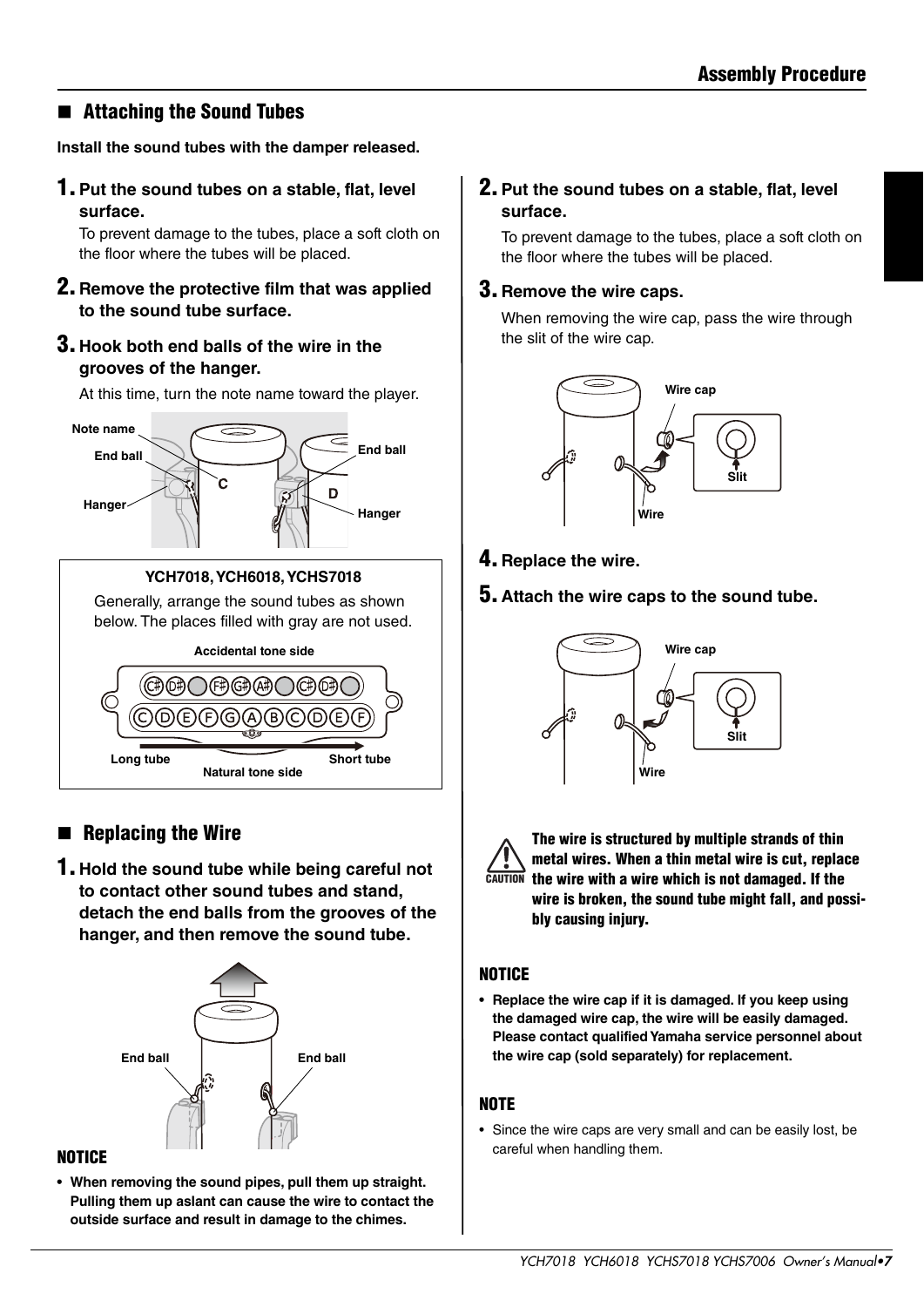## **Preparation Before Playing**

**Play the chimes on a flat, level surface.**

**In YCH7018 and YCHS7018, if some sound tubes are in contact with the damper felt while releasing the damper, adjust the four casters according to the steps below.**

**In YCH6018, if some sound tubes are in contact with the damper felt even while the damper is released, place the chimes on a flat, level surface.**

**For the YCHS7006, place the chimes where all sound tubes are not in contact with the guide plate.**



#### **Adjusting the Height of the Casters (YCH7018, YCHS7018)**

- **1. Turn the lock nut on upper of the caster counterclockwise to release the height lock.**
- **2. Turn the bolt cap of each caster using the included tuning key to adjust the chimes height from the floor.**

Turning it clockwise raises the height away from the floor, while turning it counterclockwise lowers it toward the floor.

**3. After the height is adjusted, turn the lock nut clockwise to lock the height.**



#### **Adjusting the Damper Pedal (YCH7018, YCH6018, YCHS7018)**

The damper holds the sound tubes with the damper felt to shorten the reverberation of the chime sound. While pressing the damper pedal, the damper is released and reverberations are heard. When you stop pressing the damper pedal, the damper will work and the reverberation will stop.

**The position of the damper pedal can be adjusted by the following steps.**

- **1.Loosen the fixing bolt.**
- **2. Adjust the position of the damper pedal.**
- **3.Tighten the fixing bolt to fix the damper pedal.**



#### **Using the damper stopper**

**You can keep the damper release by pushing in the damper stopper while pressing the damper pedal. To release the damper stopper, press the damper pedal again.**

#### **NOTE**

• When the depth of pressing the pedal is insufficient, the damper stopper cannot be pushed in. In this case, adjust the damper pedal position so that you can fully depress the pedal.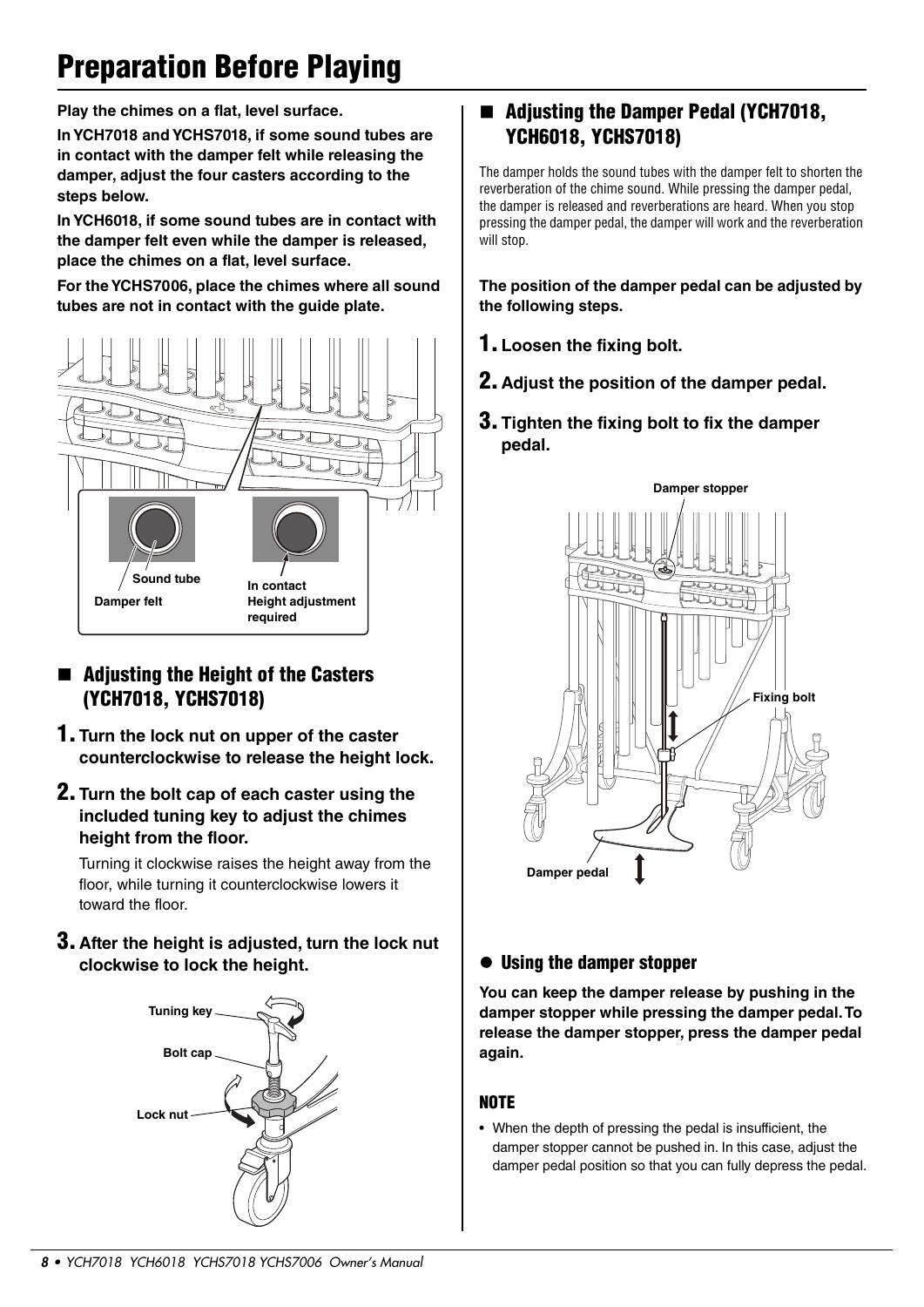## **Troubleshooting**

#### **The damper does not release**

- $\rightarrow$  Stop pressing the damper pedal while pressing the damper stopper.
- $\rightarrow$  When the depth of pressing the damper pedal is insufficient, the damper stopper cannot be pushed in. In this case, adjust the damper pedal position so that you can fully depress the pedal.

#### **Noise, poor sound**

- $\rightarrow$  Place the chimes on a flat, level surface.
- **(YCH7018, YCHS7018 only)** When the floor is not a level surface, adjust the height of the four casters.
- $\rightarrow$  When the wire cap is damaged, replace it with a wire cap which is not damaged. Please contact qualified Yamaha service personnel about the wire cap (sold separately) for replacement.

### **Maintenance grease**

**Apply a small amount of grease to the locations indicated below at least once a year, or as needed. A spray type lithium soap based grease is recommended.**



### **Specifications**

|                                       | <b>YCH7018</b>                  | <b>YCH6018</b>            | <b>YCHS7018</b>                 | <b>YCHS7006</b>           |
|---------------------------------------|---------------------------------|---------------------------|---------------------------------|---------------------------|
| Range                                 | C52-F69                         | C52-F69                   |                                 |                           |
| Tube diameter (mm)                    | 38.1                            | 31.8                      |                                 |                           |
| Dimensions (cm) $W \times D \times H$ | $81 \times 71 \times 177 - 181$ | $81 \times 71 \times 167$ | $81 \times 71 \times 175 - 179$ | $56 \times 68 \times 181$ |
| Pitch (Hz)                            | $A = 442$                       | $A = 442$                 |                                 |                           |
| <b>Damper</b>                         | Yes                             | Yes                       | Yes                             |                           |
| Hight adjustment mechanism            | Yes                             |                           | Yes                             |                           |
| Weight (kg)                           | 85                              | 63                        | 30                              | 15                        |

\* The contents of this manual apply to the latest specifications as of the publishing date. To obtain the latest manual, access the Yamaha website and then download the manual file. Since specifications, equipment or separately sold accessories may not be the same in every locale, please check with your Yamaha dealer.